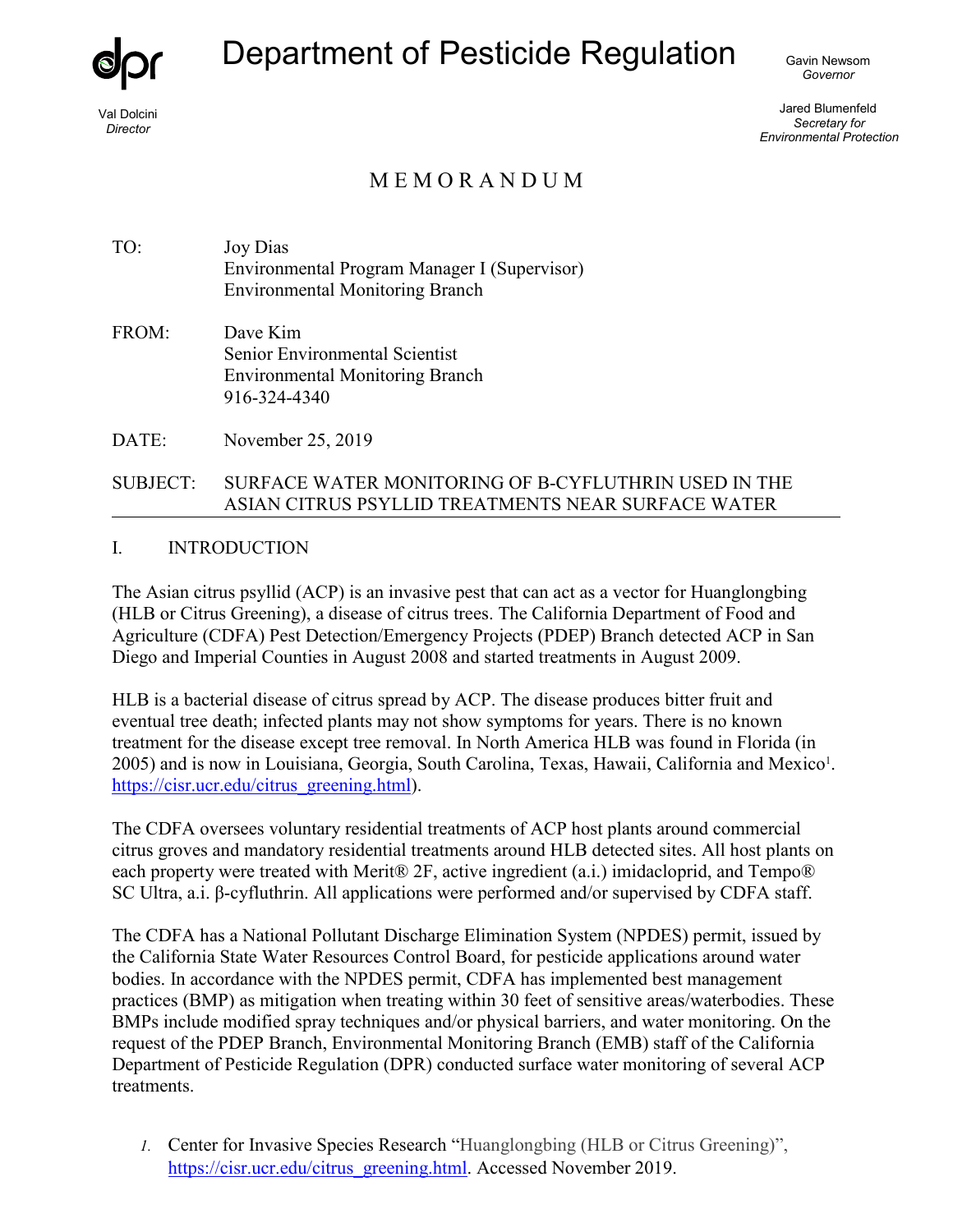Joy Dias November 25, 2019 Page 2

#### **Description of Treatment**

Treatment consisted of a soil drench of Merit® 2F, diluted with water to 0.027% a.i., two gallons per inch of trunk growth with a maximum of 7 gallons per tree. The pesticide was delivered around the base of the tree with a high flow, low pressure lawn gun. Foliar applications of Tempo® SC Ultra, diluted with water to 0.0020% a.i., were delivered to foliage with a JD-9 type high pressure tree gun.

### II. MATERIALS AND METHODS

Surface water grab samples were collected using 1 liter amber glass bottles with Teflon lined caps. At sites with insufficient water depth, a 32-oz wide mouth mason jar was used to collect the sample before transferring it into the 1 liter amber glass bottle. In situ measurements were taken with a YSI (Yellow Springs Instrument) model 85 - water temperature, conductivity and dissolved oxygen - or with an Oakton Multi-Parameter PCSTester 35 - water pH, temperature, conductivity. Dissolved oxygen was not measured at some sites due to insufficient water depth. All samples were stored on wet ice or refrigerated until delivered to the Department of Fish and Game Water Pollution Control Laboratory (CDFG-WPCL) or the CDFA Center for Analytical Chemistry (CDFA-CAC) for residue analysis.

Post treatment stream/canal samples were collected 20 to 50 meters downstream of the treatment site, within 5 minutes of the end of treatment. The post treatment lake sample was collected  $\sim$ 1 hour after treatment ~20 meters from the nearest treatment site. All background samples were collected before the start of treatment either at the treatment site or upstream of the treatment site (Table 1).

#### III. RESULTS

Samples were collected from the 14 treatments at 10 different sites between March 2012 and May 2018. None of the post treatment samples had higher concentrations of β-cyfluthrin than the corresponding background samples. The City of Industry and Ojai sites had quantifiable levels of β-cyfluthrin at 0.005 and 0.207 µg/L after treatment and 0.007 and 0.269 µg/L before treatment, respectively (Table 2). The San Gabriel site had trace detections, below quantifiable amount, of β-cyfluthrin in the background and post application samples. All other treatment sites had no detectable β-cyfluthrin residues.

#### IV. CONCLUSION

β-cyfluthrin monitoring of 14 ACP treatments near waterbodies in Los Angeles, Riverside, and Ventura Counties yielded the following results.

- 23 of the 26 sample periods contained no quantifiable levels of  $β$ -cyfluthrin.
- No post treatment samples contained higher detectable levels of  $\beta$ -cyfluthrin than their corresponding background samples.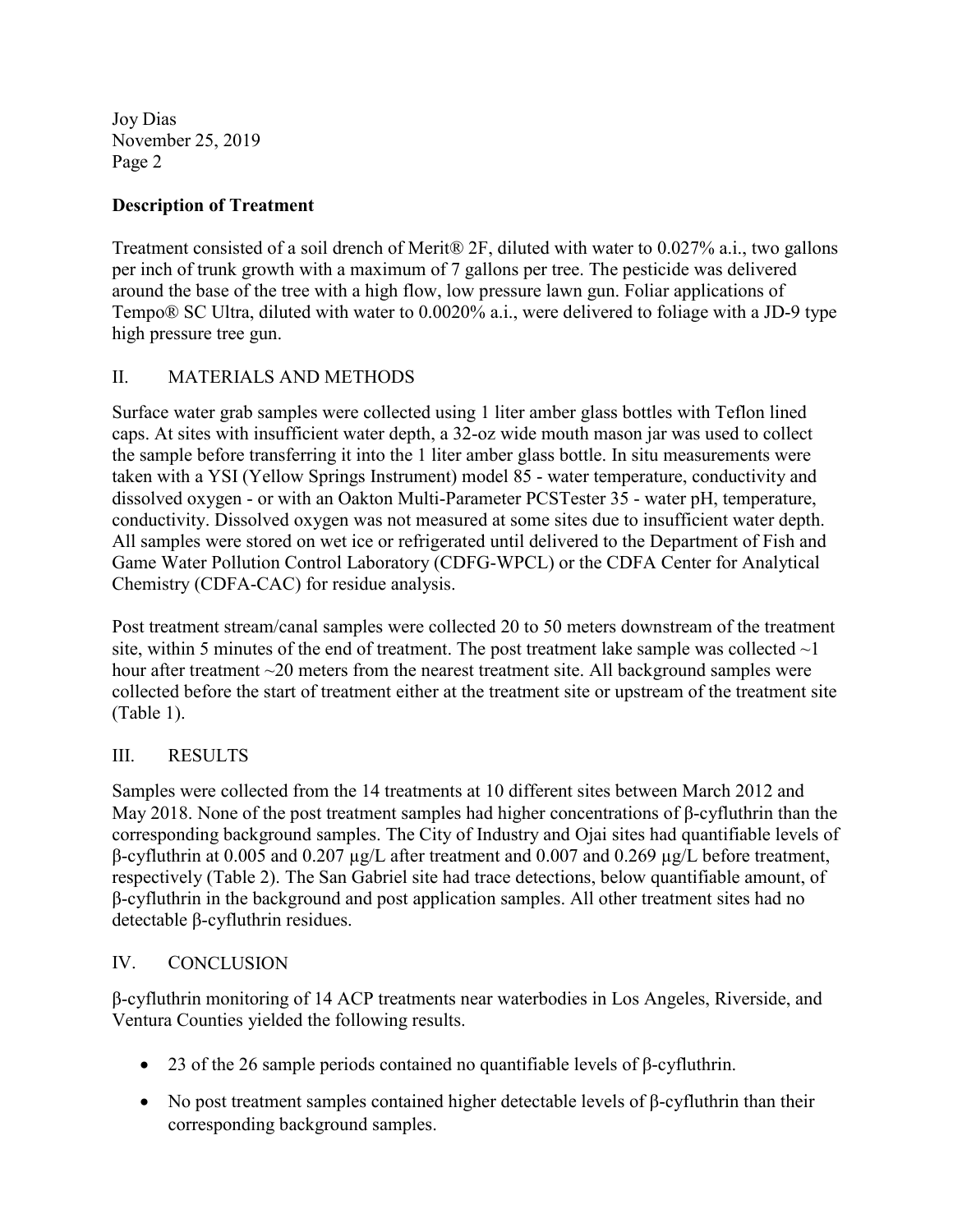Joy Dias November 25, 2019 Page 3

**Table 1.** Sample collection sites**.** 

| <b>Sample Site</b>                 | # Host Trees<br>within 30 Feet<br>of Water Body | <b>Description</b>                                                                                                                                                                                      |  |  |  |  |
|------------------------------------|-------------------------------------------------|---------------------------------------------------------------------------------------------------------------------------------------------------------------------------------------------------------|--|--|--|--|
| Canyon Lake                        | 1                                               | Reservoir, Riverside Co., sample collected from boat<br>$dock \sim$ 20 meters from treated host tree.                                                                                                   |  |  |  |  |
| San Jose Creek<br>City of Industry | 1                                               | Concrete flood control channel, Los Angeles Co.                                                                                                                                                         |  |  |  |  |
| McDonald Canyon, Ojai              | $\overline{2}$                                  | Unnamed creek, McDonald Canyon, Ventura Co.                                                                                                                                                             |  |  |  |  |
| Hemet Main Canal East              | $\overline{2}$                                  | Irrigation canal, Riverside Co.                                                                                                                                                                         |  |  |  |  |
| Hemet Main Canal West              | 18                                              | Irrigation canal, Riverside Co.                                                                                                                                                                         |  |  |  |  |
| Alhambra Wash<br>San Gabriel       | 1                                               | Concrete flood control channel, Los Angeles Co.<br>Concrete flood control channel, Los Angeles Co.,<br>Rosemead 1 is upstream of Rosemead 2 & 3, the<br>background samples from this site were used for |  |  |  |  |
| Alhambra Wash<br>Rosemead - 1      | 1                                               |                                                                                                                                                                                                         |  |  |  |  |
| Alhambra Wash<br>Rosemead - 2      | 1                                               |                                                                                                                                                                                                         |  |  |  |  |
| Alhambra Wash<br>Rosemead - 3      | 1                                               | Rosemead 2 & 3                                                                                                                                                                                          |  |  |  |  |
| Alhambra Wash<br>Rosemead - 4      | $\overline{2}$                                  | Concrete flood control channel, Los Angeles Co.,<br>Rosemead 4 is upstream of Rosemead 1, 2 & 3.                                                                                                        |  |  |  |  |